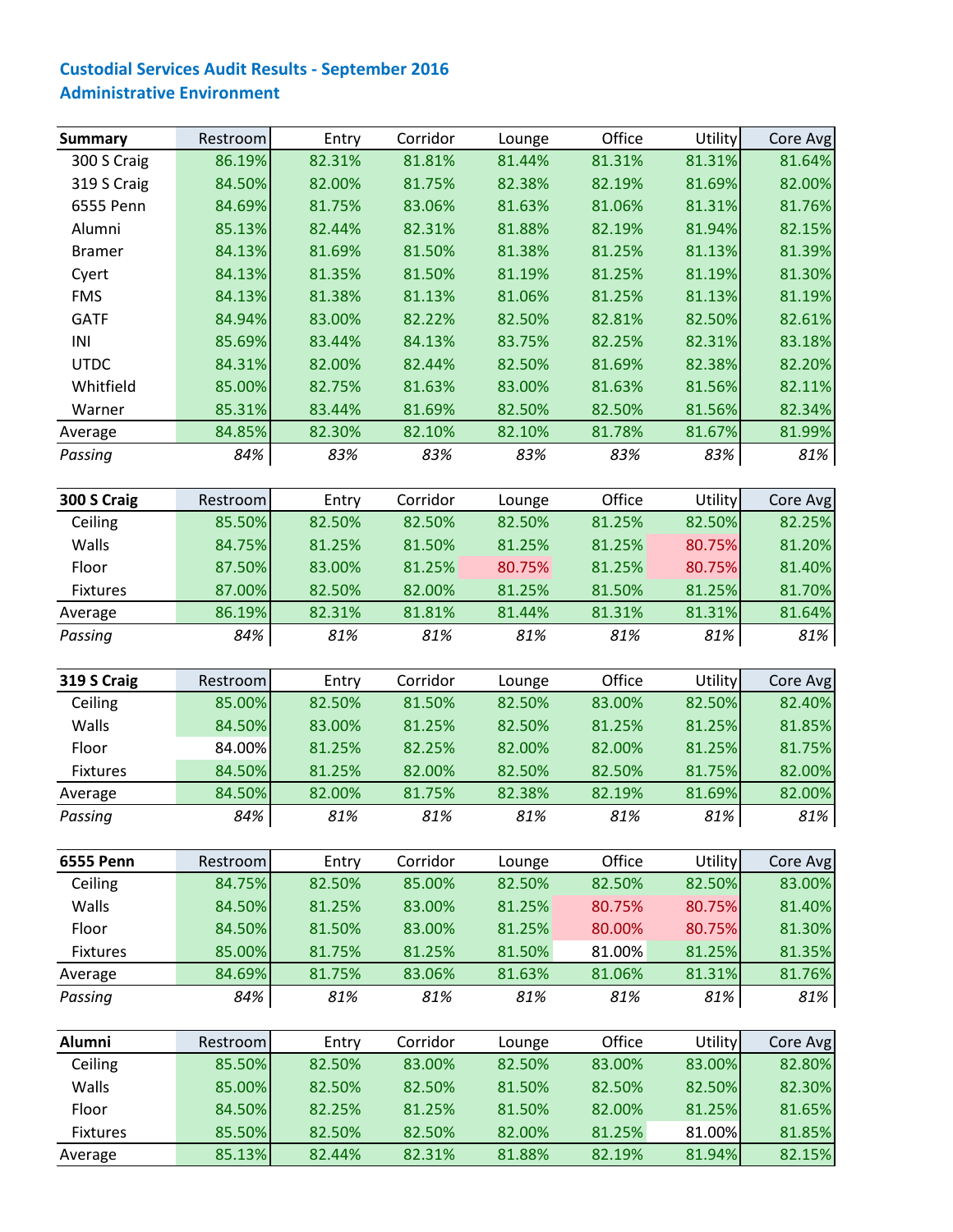## **Custodial Services Audit Results ‐ September 2016 Administrative Environment**

| Passing         | 84%              | 81%    | 81%      | 81%    | 81%    | 81%              | 81%              |
|-----------------|------------------|--------|----------|--------|--------|------------------|------------------|
| <b>Bramer</b>   | Restroom         | Entry  | Corridor | Lounge | Office | Utility          | Core Avg         |
| Ceiling         | 84.50%           | 81.50% | 82.00%   | 82.00% | 82.25% | 81.25%           | 81.80%           |
| Walls           | 84.00%           | 81.50% | 81.50%   | 81.25% | 81.00% | 81.25%           | 81.30%           |
| Floor           | 83.75%           | 82.00% | 81.25%   | 81.25% | 80.50% | 81.25%           | 81.25%           |
| <b>Fixtures</b> | 84.25%           | 81.75% | 81.25%   | 81.00% | 81.25% | 80.75%           | 81.20%           |
| Average         | 84.13%           | 81.69% | 81.50%   | 81.38% | 81.25% | 81.13%           | 81.39%           |
| Passing         | 84%              | 81%    | 81%      | 81%    | 81%    | 81%              | 81%              |
| Cyert           | Restroom         | Entry  | Corridor | Lounge | Office | Utility          | Core Avg         |
| Ceiling         | 84.50%           | 81.25% | 82.00%   | 81.50% | 81.50% | 81.50%           | 81.55%           |
| Walls           | 84.25%           | 81.40% | 81.50%   | 81.25% | 81.25% | 81.25%           | 81.33%           |
| Floor           | 83.75%           | 81.25% | 81.25%   | 81.00% | 81.00% | 81.00%           | 81.10%           |
| <b>Fixtures</b> | 84.00%           | 81.50% | 81.25%   | 81.00% | 81.25% | 81.00%           | 81.20%           |
| Average         | 84.13%           | 81.35% | 81.50%   | 81.19% | 81.25% | 81.19%           | 81.30%           |
| Passing         | 84%              | 81%    | 81%      | 81%    | 81%    | 81%              | 81%              |
| <b>FMS</b>      | Restroom         | Entry  | Corridor | Lounge | Office | Utility          | Core Avg         |
| Ceiling         | 84.25%           | 81.50% | 81.75%   | 81.50% | 81.75% | 81.50%           | 81.60%           |
| Walls           | 84.00%           | 81.25% | 81.00%   | 80.75% | 81.00% | 81.00%           | 81.00%           |
| Floor           | 83.75%           | 81.25% | 80.75%   | 80.75% | 81.00% | 80.75%           | 80.90%           |
| <b>Fixtures</b> | 84.50%           | 81.50% | 81.00%   | 81.25% | 81.25% | 81.25%           | 81.25%           |
| Average         | 84.13%           | 81.38% | 81.13%   | 81.06% | 81.25% | 81.13%           | 81.19%           |
| Passing         | 84%              | 81%    | 81%      | 81%    | 81%    | 81%              | 81%              |
| <b>GATF</b>     | Restroom         | Entry  | Corridor | Lounge | Office | Utility          | Core Avg         |
| Ceiling         | 85.25%           | 83.00% | 83.13%   | 83.00% | 83.00% | 83.50%           | 83.13%           |
| Walls           | 84.75%           | 82.50% | 81.25%   | 83.00% | 83.00% | 82.50%           | 82.45%           |
| Floor           | 84.75%           | 83.00% | 82.00%   | 82.00% | 82.50% | 82.00%           | 82.30%           |
| Fixtures        | 85.00%           | 83.50% | 82.50%   | 82.00% | 82.75% | 82.00%           | 82.55%           |
| Average         | 84.94%           | 83.00% | 82.22%   | 82.50% | 82.81% | 82.50%           | 82.61%           |
| Passing         | 84%              | 81%    | 81%      | 81%    | 81%    | 81%              | 81%              |
| INI             | Restroom         | Entry  | Corridor | Lounge | Office | Utility          | Core Avg         |
| Ceiling         | 86.00%           | 83.00% | 85.50%   | 85.00% | 83.00% | 83.00%           | 83.90%           |
| Walls           | 85.50%           | 82.50% | 84.00%   | 83.00% | 82.50% | 82.00%           | 82.80%           |
| Floor           | 85.00%           | 85.00% | 84.50%   | 84.50% | 81.50% | 82.00%           | 83.50%           |
| Fixtures        | 86.25%           | 83.25% | 82.50%   | 82.50% | 82.00% | 82.25%           | 82.50%           |
| Average         | 85.69%           | 83.44% | 84.13%   | 83.75% | 82.25% | 82.31%           | 83.18%           |
| Passing         | 84%              | 81%    | 81%      | 81%    | 81%    | 81%              | 81%              |
| <b>UTDC</b>     | Restroom         | Entry  | Corridor | Lounge | Office | Utility          | Core Avg         |
| Ceiling         | 84.50%           | 82.50% | 83.00%   | 83.50% | 82.00% | 83.00%           | 82.80%           |
|                 |                  |        |          |        |        |                  |                  |
| Walls<br>Floor  | 84.00%<br>84.25% | 82.00% | 82.50%   | 82.50% | 82.00% | 82.50%<br>82.00% | 82.30%<br>81.75% |